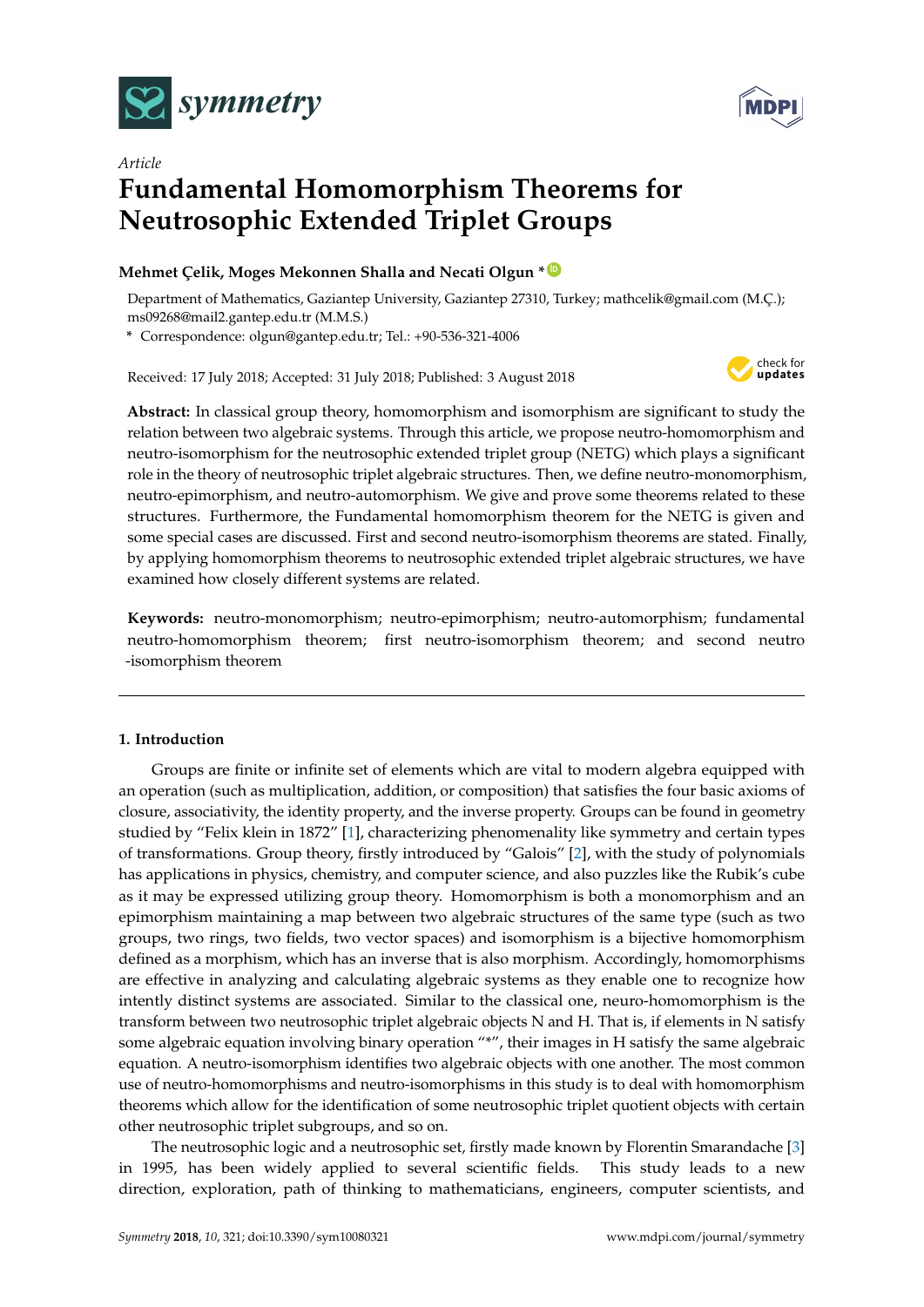many other researchers, so the area of study grew extremely and applications were found in many areas of neutrosophic logic and sets such as computational modelling [\[4\]](#page-12-3), artificial intelligence [\[5\]](#page-12-4), data mining [\[6\]](#page-12-5), decision making problems [\[7\]](#page-12-6), practical achievements [\[8\]](#page-12-7), and so forth. Florentin Smarandache and Mumtazi Ali investigated the neutrosophic triplet group and neutrosophic triplet as expansion of matter plasma, nonmatter plasma, and antimatter plasma [\[9,](#page-12-8)[10\]](#page-12-9). By using the concept of neutrosophic theory Vasantha and Smarandache introduced neutrosophic algebraic systems and *N*-algebraic structures [\[11\]](#page-12-10) and this was the first neutrosofication of algerbraic structures. The characterization of cancellable weak neutrosophic duplet semi-groups and cancellable NTG are investigated [\[12\]](#page-12-11) in 2017. Florentin Smarandache and Mumtaz Ali examined the applications of the neutrosophic triplet field and neutrosophic triplet ring [\[13,](#page-12-12)[14\]](#page-12-13) in 2017. Şahin Mehmet and Abdullah Kargın developed the neutrosophic triplet normed space and neutrosophic triplet inner product [\[15](#page-12-14)[,16\]](#page-12-15). The neutrosophic triplet G-module and fixed point theorem for NT partial metric space are given in literature [\[17,](#page-12-16)[18\]](#page-12-17). Similarity measures of bipolar neutrosophic sets and single valued triangular neutrosophic numbers and their appliance to multi-attribute group decision making investigated in [\[19,](#page-12-18)[20\]](#page-12-19). By utilizing distance-based similarity measures, refined neutrosophic hierchical clustering methods are achieved in [\[21\]](#page-12-20). Single valued neutrosophic sets to deal with pattern recognition problems are given with their application in [\[22\]](#page-12-21). Neutrosophic soft lattices and neutrosophic soft expert sets are analyzed in [\[23](#page-12-22)[,24\]](#page-12-23). Centroid single valued neutrosophic numbers and their applications in MCDM is considered in [\[25\]](#page-12-24). Bal Mikail, Moges Mekonnen Shalla, and Necati Olgun reviewed neutrosophic triplet cosets and quotient groups [\[26\]](#page-13-0) by using the concept of NET in 2018. The concepts concerning neutrosophic sets and neutrosophic modules are described in [\[27,](#page-13-1)[28\]](#page-13-2), respectively. A method to handle MCDM problems under the SVNSs are introduced in [\[29\]](#page-13-3). Bipolar neutrosophic soft expert set theory and its basic operations are defined in [\[30\]](#page-13-4).

The other parts of a paper is coordinated thusly. Subsequently, through the literature analysis in the first section and preliminaries in the second section, we investigated neutro-monomorphism, neutro-epimorphism, neutro-isomorphism, and neutro-automorphism in Section [3](#page-4-0) and a fundamental homomorphism theorem for NETG in Section [4.](#page-7-0) We give and prove the first neutro-isomorphism theorem for NETG in Section [5,](#page-9-0) and then the second neutro-isomorphism theorem for NETG is given in Section [6.](#page-10-0) Finally, results are given in Section [7.](#page-11-0)

## **2. Preliminaries**

In this section, we provide basic definitions, notations and facts which are significant to develop the paper.

# *2.1. Neutrosophic Extended Triplet*

Let U be a universe of discourse, and  $(N, *)$  a set included in it, endowed with a well-defined binary law ∗.

**Definition 1 ([\[3\]](#page-12-2)).** *The set N is called a neutrosophic extended triplet set if for any*  $x \in N$  *there exist*  $e^{neut(x)}$ ∈ *N and eanti(x)* ∈ *N. Thus, a neutrosophic extended triplet is an object of the form (x, eneut(x), eanti(x)) where e neut(x) is extended neutral of x, which can be equal or different from the classical algebraic unitary element if any, such that*

$$
x * e^{neut(x)} = e^{neut(x)} * x = x
$$

*and*  $e^{anti(x)} \in N$  *is the extended opposite of x such that* 

$$
x * e^{anti(x)} = e^{anti(x)} * x = e^{neut(x)}
$$

*In general, for each*  $x \in N$  there are many existing  $e^{neut(x)'s}$  and  $e^{anti(x)'s}$ .

**Theorem 1 ([\[11\]](#page-12-10)).** *Let*  $(N, *)$  *be a commutative NET with respect to*  $*$  *and*  $a, b \in N$ ;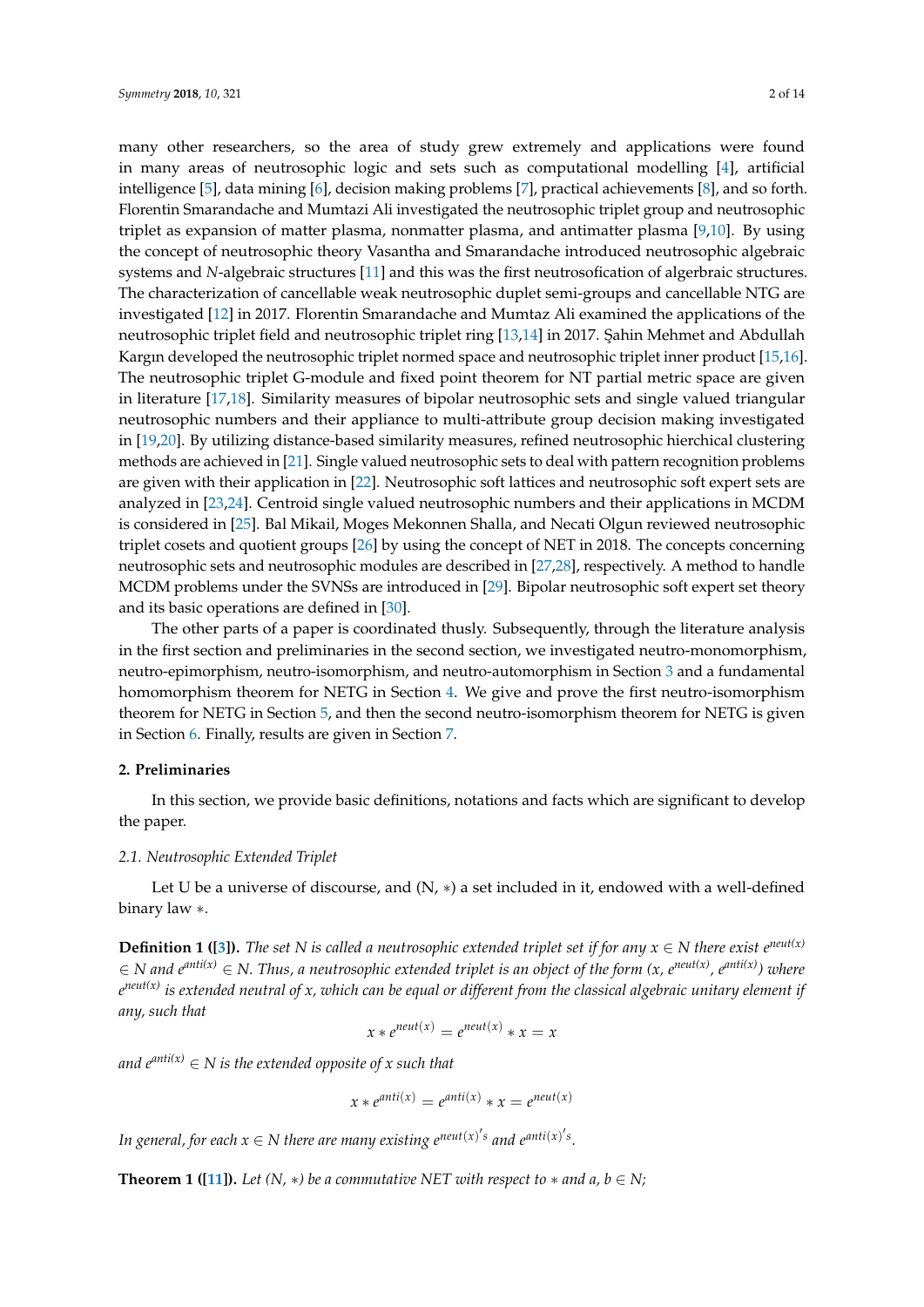- $(i)$  *neut* $(a) * \text{neut}(b) = \text{neut}(a * b);$
- $(iii)$  *anti* $(a) * anti(b) = anti(a * b);$

**Theorem 2 ([\[11\]](#page-12-10)).** *Let*  $(N, *)$  *be a commutative NET with respect to*  $*$  *and*  $a \in N$ ;

(i) 
$$
neut(a) * neut(a) = neut(a);
$$

 $(iii)$   $anti(a) * neut(a) = neut(a) * anti(a) = anti(a)$ 

# *2.2. NETG*

**Definition 2 ([\[3\]](#page-12-2)).** *Let (N,* ∗*) be a neutrosophic extended triplet set. Then (N,* ∗*) is called a NETG, if the following classical axioms are satisfied.*

- *(a)*  $(N, *)$  *is well defined, i.e., for any*  $x, y \in N$  *one has*  $x * y \in N$ *.*
- *(b)*  $(N, *)$  *is associative, i.e., for any*  $x, y, z \in N$  *one has*  $x * (y * z) = (x * y) * z$ *.*

*We consider, that the extended neutral elements replace the classical unitary element as well the extended opposite elements replace the inverse element of classical group. Therefore, NETGs are not a group in classical way. In the case when NETG enriches the structure of a classical group, since there may be elements with more extended opposites.*

*2.3. Neutrosophic Extended Triplet Subgroup*

**Definition 3 ([\[26\]](#page-13-0)).** *Given a NETG (N,* ∗*), a neutrosophic triplet subset H is called a neutrosophic extended triplet subgroup of N if it itself forms a neutrosophic extended triplet group under* ∗*. Explicity this means*

- *(1) The extended neutral element eneut*(*x*) *lies in H.*
- *(2) For any*  $x, y$  ∈ *H*,  $x * y$  ∈ *H*.
- *(3) If*  $x \in H$  *then*  $e^{anti(x)} \in H$ .

*In general, we can show*  $H \leq N$  *as*  $x \in H$  *and then*  $e^{anti(x)} \in H$ *, i.e*  $x * e^{anti(x)} = e^{neut(x)} \in H$ *.* 

**Definition 4.** *Suppose that* N is NETG and  $H_1$ ,  $H_2 \leq N.H_1$  and  $H_2$  are called neutrosophic triplet conjugates *of N* if  $n \in N$  thereby  $H_1 = nH_2(\text{anti}(n)).$ 

# *2.4. Neutro-Homomorphism*

**Definition 5 ([\[26\]](#page-13-0)).** *Let*  $(N_1, * )$  *and*  $(N_2, \circ)$  *be two NETGs. A mapping*  $f : N_1 \rightarrow N_2$  *is called a neutro-homomorphism if*

*(a) For any x, y*  $\in$  *N, we have* 

$$
f(x * y) = f(x) \circ f(y)
$$

*(b)* If  $(x, \text{neut}(x), \text{anti}(x))$  *is a neutrosophic extended triplet from*  $N_1$ *, then* 

 $f(new(x)) = neut(f(x))$ 

*and*

$$
f(\text{anti}(x)) = \text{anti}(f(x)).
$$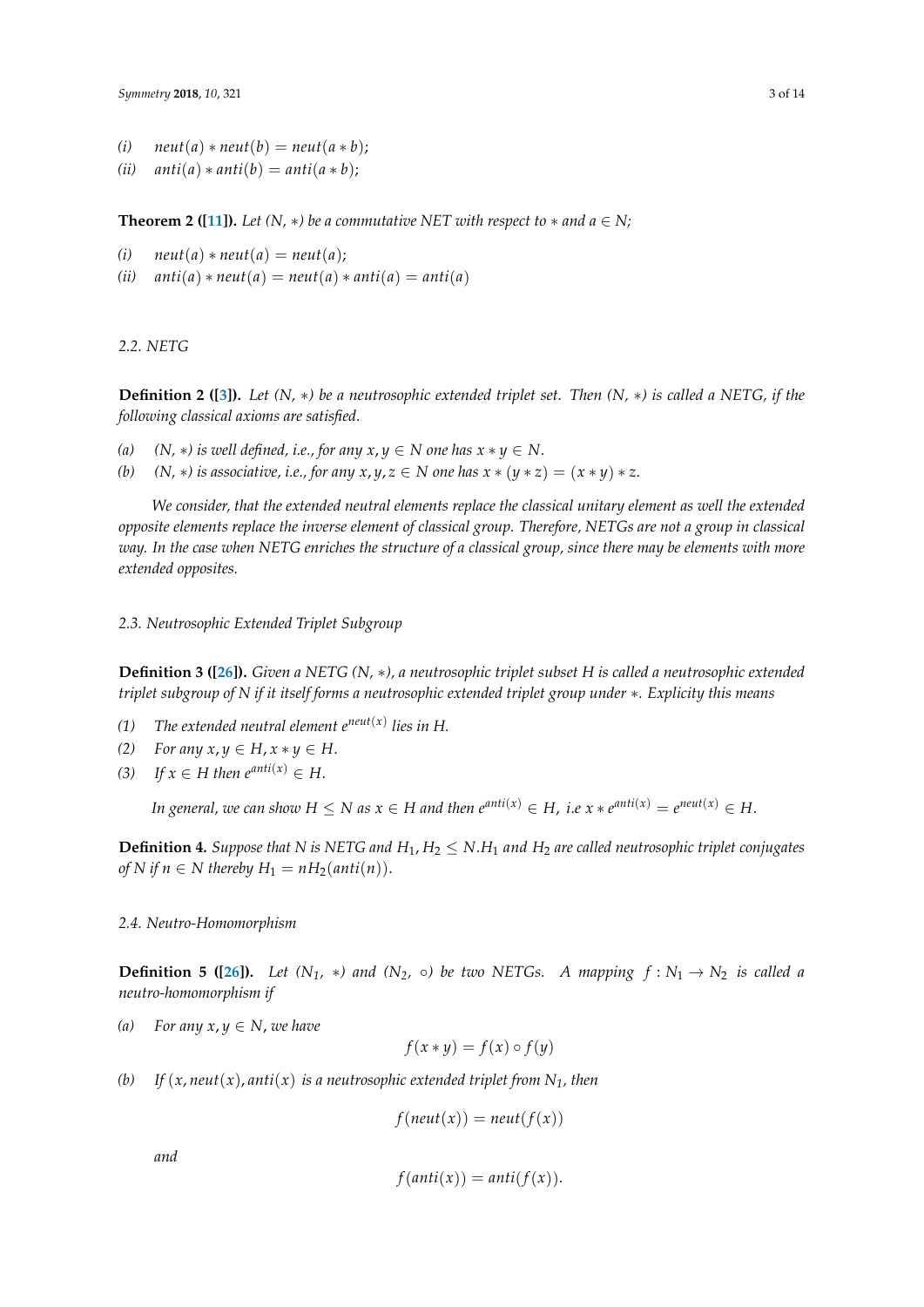**Definition 6 ([\[26\]](#page-13-0)).** Let  $f: N_1 \rightarrow N_2$  be a neutro-homomorphism from a NETG ( $N_1$ ,  $*$ ) to a NETG ( $N_2$ ,  $\circ$ ). *The neutrosophic triplet image of f is*

$$
Im(f) = \{f(g) : g \in N_1, *\}.
$$

**Definition 7 ([\[26\]](#page-13-0)).** Let f:  $N_1 \rightarrow N_2$  be a neutro-homomorphism from a NETG ( $N_1$ ,  $*$ ) to a NETG ( $N_2$ ,  $\circ$ ) and B ⊆ *N2. Then*

$$
f^{-1}(B) = \{x \in N_1 : f(x) \in B\}
$$

*is the neutrosophic triplet inverse image of B under f.*

**Definition 8 ([\[26\]](#page-13-0)).** Let  $f : N_1 \to N_2$  be a neutro-homomorphism from a NETG (N<sub>1</sub>,  $*$ ) to a NETG (N<sub>2</sub>,  $\circ$ ). *The neutrosophic triplet kernel of f is a subset*

$$
Ker(f) = \{x \in N_1 : f(x) = neut(x)\} \text{ of } N_1,
$$

*where neut(x) denotes the neutral element of*  $N_2$ *.* 

**Definition 9.** *The neutrosophic triplet kernel of φ is called the neutrosophic triplet center of NETG N and it is denoted by Z(N). Explicitly,*

$$
Z(N) = \{a \in N : \varphi_a = \text{neut}_N\}
$$
  
=  $\{a \in N : \text{ab}(\text{anti}(a)) = b, \forall b \in N\}$   
=  $\{a \in N : \text{ab} = \text{ba}, \forall b \in N\}.$ 

*Hence Z(N) is the neutrosophic triplet set of elements in N that commute with all elements in N. Note that obviously Z(N) is a neutrosophic triplet. We have Z(N) = N in the case that N is abelian.* 

**Definition 10 ([\[26\]](#page-13-0)).** *Let N be a NETG and*  $H ⊆ N.∀*x* ∈ N$ *, the set*  $xh/h ∈ H$  *is called neutrosophic triplet coset denoted by xH. Analogously,*

$$
Hx = hx/h \in H
$$

*and*

$$
(xH)anti(x) = (xh)anti(x)/h \in H.
$$

*When*  $h \leq N$ , *xH is called the left neutrosophic triplet coset of H in N containing x, and Hx is called the right neutrosophic triplet coset of H in N containing x.* | *xH* | *and* | *Hx* | *are used to denote the number of elements in xH and Hx*, *respectively.*

*2.5. Neutrosophic Triplet Normal Subgroup and Quotient Group*

**Definition 11 ([\[26\]](#page-13-0)).** *A neutrosophic extended triplet subgroup H of a NETG of N is called a neutrosophic triplet normal subgroup of N if*  $aH(anti(a)) \subseteq H$ *,*  $\forall x \in N$  *and we denote it as*  $H \leq N$  *and*  $H \leq N$  *if*  $H \neq N$ .

**Example 1.** Let N be NETG. {neut}  $\lhd$  N and N  $\leq$  N.

**Definition 12 ([\[26\]](#page-13-0)).** If N is a NETG and  $H \leq N$  is a neutrosophic triplet normal subgroup, then the *neutrosophic triplet quotient group N/H has elements*  $xH : x \in N$ , *the neutrosophic triplet cosets of H in N*, *and operation*  $(xH)(yH) = (xy)H$ .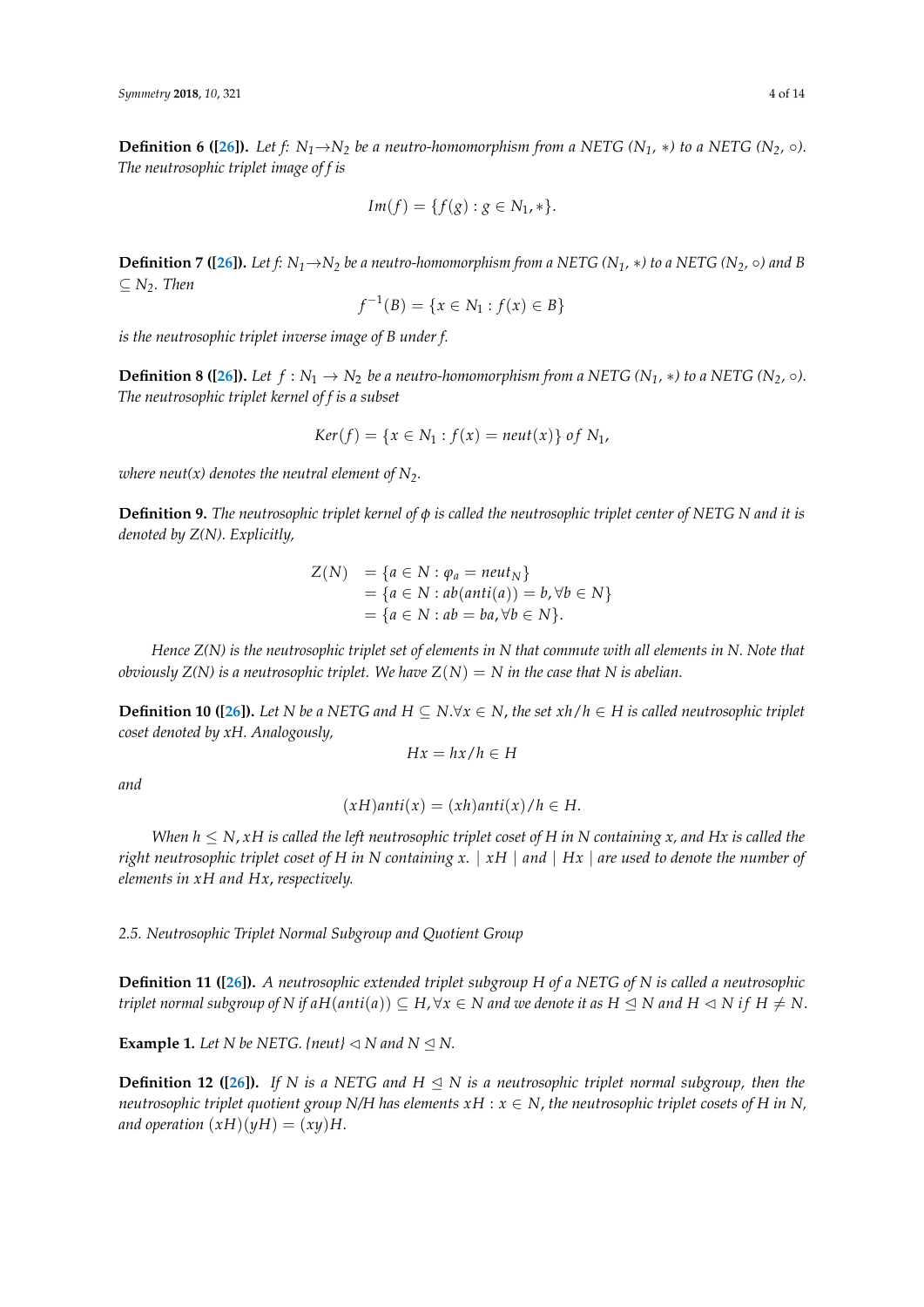#### <span id="page-4-0"></span>**3. Neutro-Monomorphism, Neutro-Epimorphism, Neutro-Isomorphism, Neutro-Automorphism**

In this section, we define neutro-monomorphism, neutro-epimorphism, neutro-isomorphism, and neutro-automorphism. Then, we give and some important theorems related to them.

#### *3.1. Neutro-Monomorphism*

**Definition 13.** Assume that  $(N_1, *)$  and  $(N_2, \circ)$  be two NETG's. If a mapping  $f : N_1 \to N_2$  of NETG is only *one to one (injective) f is called neutro-monomorphism.*

**Theorem 3.** *Let*  $(N_1, *)$  *and*  $(N_2, \circ)$  *be two NETG's.*  $\varphi : N_1 \to N_2$  *is a neutro-monomorphism of NETG if and only if ker* $\varphi = \{neut_{N1}\}.$ 

**Proof.** Assume  $\varphi$  is injective. If  $a \in \text{ker}\varphi$ , then

$$
\varphi(a) = \text{neut}_{N2} = \varphi(\text{neut}_{N1}), \forall a \in N_1
$$

and hence by injectivity  $a = neu t_{N1}$ . Conversely, assume ker $\varphi = \varphi (neut_{N1})$ . Let  $a, b \in N_1$  such that  $\varphi(a) =$  $\varphi(b)$ . We need to show that  $a = b$ .

> $neutr$  =  $\varphi(b)$ *anti*( $\varphi(a)$ )  $= \varphi(b)\varphi(\text{anti}(a))$  $= \varphi(b(anti(a))).$

Thus  $b(anti(a))) \in \text{ker}\varphi$ , and hence, by assumption  $\text{ker}\varphi = \varphi(n_{\text{cut}})$ . We conclude that  $b(anti(a))) = neutr_{N1}, i.e., a = b. \square$ 

**Definition 14.** Let  $(N_1, *)$  and  $(N_2, \circ)$  be two NETG's. If a mapping  $f : N_1 \to N$  is only onto (surjective) f is *called neutro-epimorphism.*

**Theorem 4.** Let N and H be two NETG's. If  $\varphi: N \to H$  is a neutro-homomorphism of NETG, then so is  $\varphi^{-1}$ :  $H \rightarrow N$ .

**Proof.** Let  $x = \varphi(a)$ ,  $y = \varphi(b)$ ,  $\forall a, b \in N$  and  $\forall x, y \in H$ . So  $a = anti(\varphi(x))$ ,  $b = anti(\varphi(y))$ . Now

$$
anti(xy) = \varphi(\varphi(a)\varphi(b))
$$
  
=  $anti(\varphi(ab) = ab$   
=  $anti(\varphi(x))anti(\varphi(y)).$ 

 $\Box$ 

**Theorem 5.** *Let N be NETG and*  $a, b \in N$ . *The map*  $\phi: N \to AutN$ . *Then, a*  $\rightarrow \phi$ <sub>*a,*</sub> *is a neutro-homomorphism.*

**Proof.** For any fixed  $n \in N$ , we have

$$
\varphi_{ab}(N) = abn(anti(ab)) = abn(anti(a))anti(b)
$$
  
=  $\varphi_a(bn(anti(b)) = \varphi_a\varphi_b(n),$   
So  $\varphi_{ab} = \varphi_a\varphi_b$ , i.e.,  $\varphi(ab) = \varphi(a)\varphi(b)$ .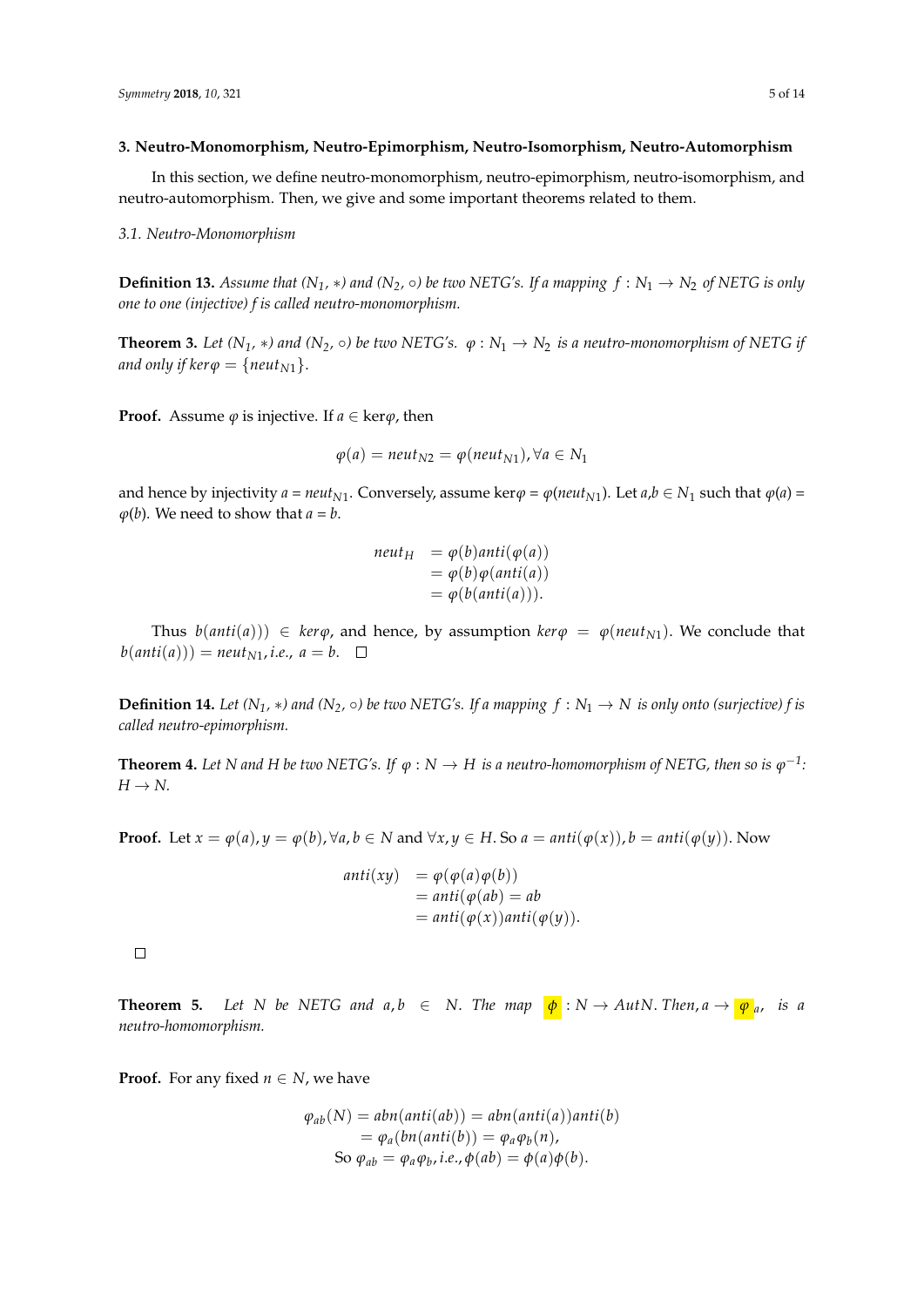It is in fact has anti-neutral element i.e.,  $\varphi(anti(n)) = anti(\varphi_n)$ . Since  $\varphi_nanti(\varphi_n(a)) =$  $n(anti(n)an)anti(n) = a$ , and so  $\varphi_n$  is injective.  $\square$ 

**Theorem 6.** *Let*  $f: N \to H$  *be a neutro-homomorphism of NETG N and H. For*  $h \in H$  *and*  $x \in H$  $f^{-1}(h)$ ,  $f^{-1}(h) = x \in \text{ker } f$ .

**Proof.** (1) Let's show that  $f^{-1}(h) \subseteq x$  kerf. If  $x \in f^{-1}(h)$ , then  $f(x) = h$  and  $b \in f^{-1}(h)$ , then  $f(b) = h$ . If  $f(x) = f(y)$ , then:

$$
anti(f(x))f(x) = anti(f(x))f(b)
$$
(by theorem 1)  

$$
neut_H = f(anti(x))f(b)
$$
 (by definition 1)  

$$
\Rightarrow anti(x)b \in ker f.
$$

For at least  $k \in \text{ker } f$ ,  $\text{anti}(x)b = k$ . If  $b = xk$ , then,

$$
b \in x \ker f \Rightarrow f^{-1}(h) \subseteq x \ker f \tag{1}
$$

(2) Let's show that *xker*  $f$  ⊆  $f^{-1}(h)$ . Let  $b$  ∈ *xkerf*. For at least  $k$  ∈ *kerf*,  $b = xk$ 

$$
\Rightarrow f(b) = f(xk) = f(x)f(k) = h \neq h
$$

If  $f^{-1}(h) = b$  and  $b \in f^{-1}(h)$ , then

$$
xker f \subseteq f^{-1}(h) \tag{2}
$$

by (1) and (2), we obtain  $x \text{ker} f = f^{-1}(h)$ .  $\Box$ 

**Theorem 7.** Let  $\varphi : N_1 \to N_2$  be a neutro-homomorphism of NETG  $N_1$  and  $N_2$ .

- *(1) If*  $H_2 \n≤ N_2$ , *then*  $\varphi^{-1}(H_2) \n≤ N_1$ .
- (2) *If*  $H_1 \leq N_1$  *and*  $\varphi$  *is a neutro* − *epimorhism then*  $\varphi(H_1) \leq N_2$ .
- **Proof.** (1) If  $x \in \mathbb{R}$  $^{-1}(H_2)$  and *a* ∈ *N*<sub>1</sub>, then  $\varphi(x)$  ∈ *H*<sub>2</sub> and so  $\varphi((ax)(anti(a)) = \varphi(a)\varphi(x)anti(\varphi(a)) \in H_2$ . Since  $H_2$  is neutrosophic triplet normal subgroup. We conclude  $ax(anti(a)) \in \varphi^{-1}(H_2)$ .
- (2) Since *H*<sub>1</sub> is neutrosophic triplet normal subgroup, we have  $\varphi(a)\varphi(H_1)$ *anti*( $\varphi(a)) \subseteq \varphi(H_1)$ . Since we assume  $\varphi$  is surjective, every  $b \in N_2$  can be written as  $b = \varphi(a)$ ,  $a \in N_1$ . Therefore,  $b\varphi(H_1)$ *anti* $(b) \in \varphi(H_1)$ .  $\Box$

**Theorem 8 ([\[26\]](#page-13-0)).** Let  $f : N \to H$  be a neutro-homomorphism from a NETG N to a NETG H. Kerf  $\lhd N$ .

**Theorem 9.** Let N be NETG and  $H \le N$ . The map  $\boxed{\varphi}$  :  $N \rightarrow N/H$ ,  $n \rightarrow nH$ , is a neutro-homomorphism *with neutrosophic triplet kernel ker*  $\varphi = H$ .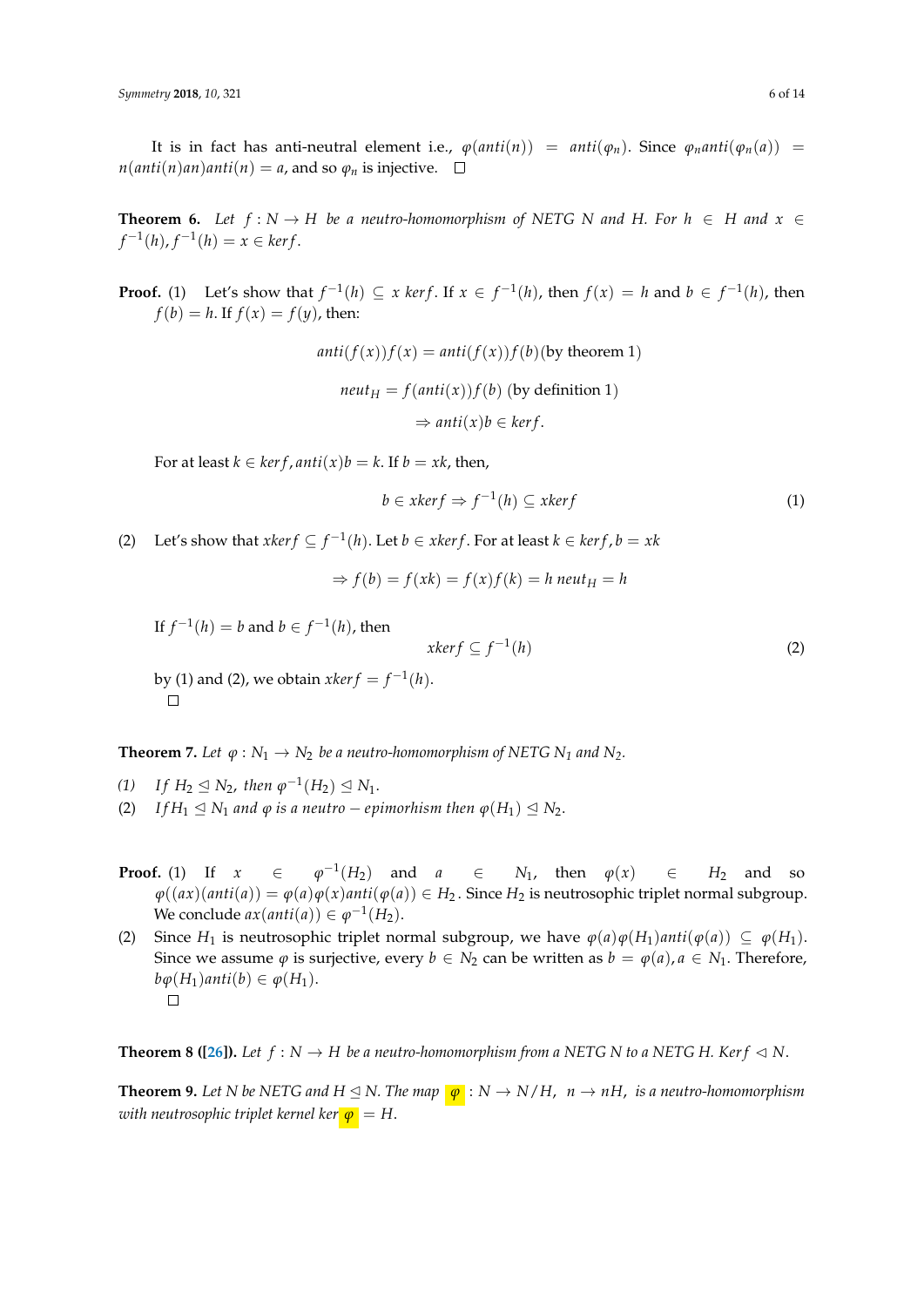**Proof.** We have  $\varphi(ab) = (ab)H = (aH)(bH) = \varphi(a)\varphi(a)$ , so  $\varphi$  is a neutro-homomorphism. As to the neutrosophic triplet kernel,  $a \in \text{ker} \varphi \Leftrightarrow \varphi(a) = H$  (since *H* is neutral in  $N/H$ )  $\Leftrightarrow aH = H$  (by definition of  $\phi$ )  $\Leftrightarrow$  *a*  $\in$  *H*.  $\square$ 

**Theorem 10.** Let N be NETG and  $H \subseteq N$  be a non-empty neutrosophic extended triplet subset. Then  $H \trianglelefteq N$ , *if and only if there exists a neutro-homomorphism*  $\varphi : N_1 \to N_2$  *with*  $H = \text{ker}\varphi$ .

**Proof.** Its straight forward. □

*3.2. Neutro-Isomorphism*

**Definition 15.** Let  $(N_1, *)$  and  $(N_2, \circ)$  be two NETGs. If a mapping  $f : N_1 \to N_2$  neutro-homomorphism is *one to one and onto f is called neutro-isomorphism. Here, N<sup>1</sup> and N<sup>2</sup> are called neutro-isomorphic and denoted*  $as N_1 \cong N_2$ .

**Theorem 11.** *Let*  $(N_1, *)$  *and*  $(N_2, \circ)$  *be two NETG's. If*  $f : N_1 \to N_2$  *is a neutro-isomorphism of NETG's, then so is*  $f^{-1}: N_2 \to N_1$ .

**Proof.** It is obvious to show that f is one to one and onto. Now let's show that f is neutro-homomorphism. Let  $x = \varphi(a)$ ,  $y = \varphi(b)$ ,  $\forall a, b \in N_1$ ,  $\forall x, y \in N_2$  and so,  $a = \text{anti}(\varphi(x))$ ,  $b =$  $anti(\varphi(y))$ . Now anti $(xy) = anti(\varphi(\varphi(a)\varphi(b))) = anti(\varphi(\varphi(ab))) = ab = anti(\varphi(x))anti(\varphi(y))$ .  $\Box$ 

*3.3. Neutro-Automorphism.*

**Definition 16.** Let  $(N_1, *)$  and  $(N_2, \circ)$  be two NETG'S. If a mapping  $f : N_1 \to N_2$  is one to one and onto f is *called neutro-automorphism.*

**Definition 17.** Let N be NETG.  $\varphi \in AutN$  is called a neutro-inner automorphism if there is a  $n \in N$  such *that*  $\varphi = \varphi_n$ *.* 

**Proposition 1.** *Let N be a NETG. For*  $a \in N$ ,  $f_a : N \to N$  *such that*  $x \to ax(anti(a))$  *is a neutro-automorphism* (*AutN*).

**Proof.** (1)  $\forall x, y \in N$ , we have to show that

$$
f(x) = f(y) \Rightarrow x = y.ax(\text{anti}(a)) = ay(\text{anti}(a)) \Rightarrow ax(\text{anti}(a))a = ay(\text{anti}(a))a \Rightarrow ax(\text{neut}(a)) = ay(\text{neut}(a)) \Rightarrow ax(\text{neut}(a)) = ay(\text{neut}(a)) \Rightarrow ax(\text{oneut}(a)) = ay(\text{neut}(a)) \Rightarrow ax(\text{oneut}(a)) = ay(\text{neut}(a)) \Rightarrow ax(\text{oneut}(a)) = ay(\text{neut}(a)) \Rightarrow ax(\text{oneut}(a)) = ay(\text{neut}(a)) \Rightarrow ax(\text{oneut}(a)) = ay(\text{neut}(a)) \Rightarrow ax(\text{oneut}(a)) = ay(\text{oneut}(a)) \Rightarrow ax(\text{oneut}(a)) = ay(\text{oneut}(a)) \Rightarrow ax(\text{oneut}(a)) = ay(\text{oneut}(a)) \Rightarrow ax(\text{oneut}(a)) = ay(\text{oneut}(a)) \Rightarrow ax(\text{oneut}(a)) = ay(\text{oneut}(a)) \Rightarrow ax(\text{oneut}(a)) = ay(\text{oneut}(a)) \Rightarrow ax(\text{oneut}(a)) = ay(\text{oneut}(a)) \Rightarrow ax(\text{oneut}(a)) = ay(\text{oneut}(a)) \Rightarrow ax(\text{oneut}(a)) = ay(\text{oneut}(a)) \Rightarrow ax(\text{oneut}(a)) = ay(\text{oneut}(a)) \Rightarrow ax(\text{oneut}(a)) = ay(\text{oneut}(a)) \Rightarrow ax(\text{oneut}(a)) = ay(\text{oneut}(a)) \Rightarrow ax(\text{oneut}(a)) = ay(\text{oneut}(a)) \Rightarrow ax(\text{oneut}(a)) = ay(\text{oneut}(a)) \Rightarrow ax(\text{oneut}(a)) = ay(\text{oneut}(a)) \Rightarrow ax(\text{oneut}(a)) = ay(\text{oneut}(a)) \Rightarrow ax(\text{oneut}(a)) = ay(\text{oneut}(a)) \Rightarrow ax(\text{oneut}(a)) = ay(\text{oneut}(a)) \Rightarrow ax(\text{oneut}(a)) = ay(\text{oneut}(a)) \Rightarrow ax(\text{oneut}(a)) = ay(\text{oneut}(a)) \Rightarrow ax(\text{oneut}(a)) = ay(\text{oneut}(a)) \Rightarrow ax(\text{oneut}(a)) = ay(\text{oneut}(a)) \Rightarrow ax(\text{oneut}(a)) = ay(\text{oneut}(a)) \Rightarrow ax(\text{oneut}(a)) = ay(\text{oneut}(a)) \Rightarrow ax(\text{oneut}(a)) = ay(\text{oneut}(a)) \Rightarrow ax(\text{oneut}(a)) = ay(\text{oneut}(a)) \Rightarrow ax(\text{oneut}(a)) = ay(\text{oneut}(
$$

Therefore, *f* is one to one.

(2)  $\forall x, y \in N$ , we have to show that

$$
f(x) = ax(anti(a)) = y.ax(anti(a))a = ya \Rightarrow ax(neut(a)) = ya \Rightarrow ax = ya \Rightarrow anti(a)ax = anti(a)ya \Rightarrow neutr(a)x =
$$

So, *f* is onto. Therefore, *f<sup>a</sup>* is a neutro-automorphism. $\Box$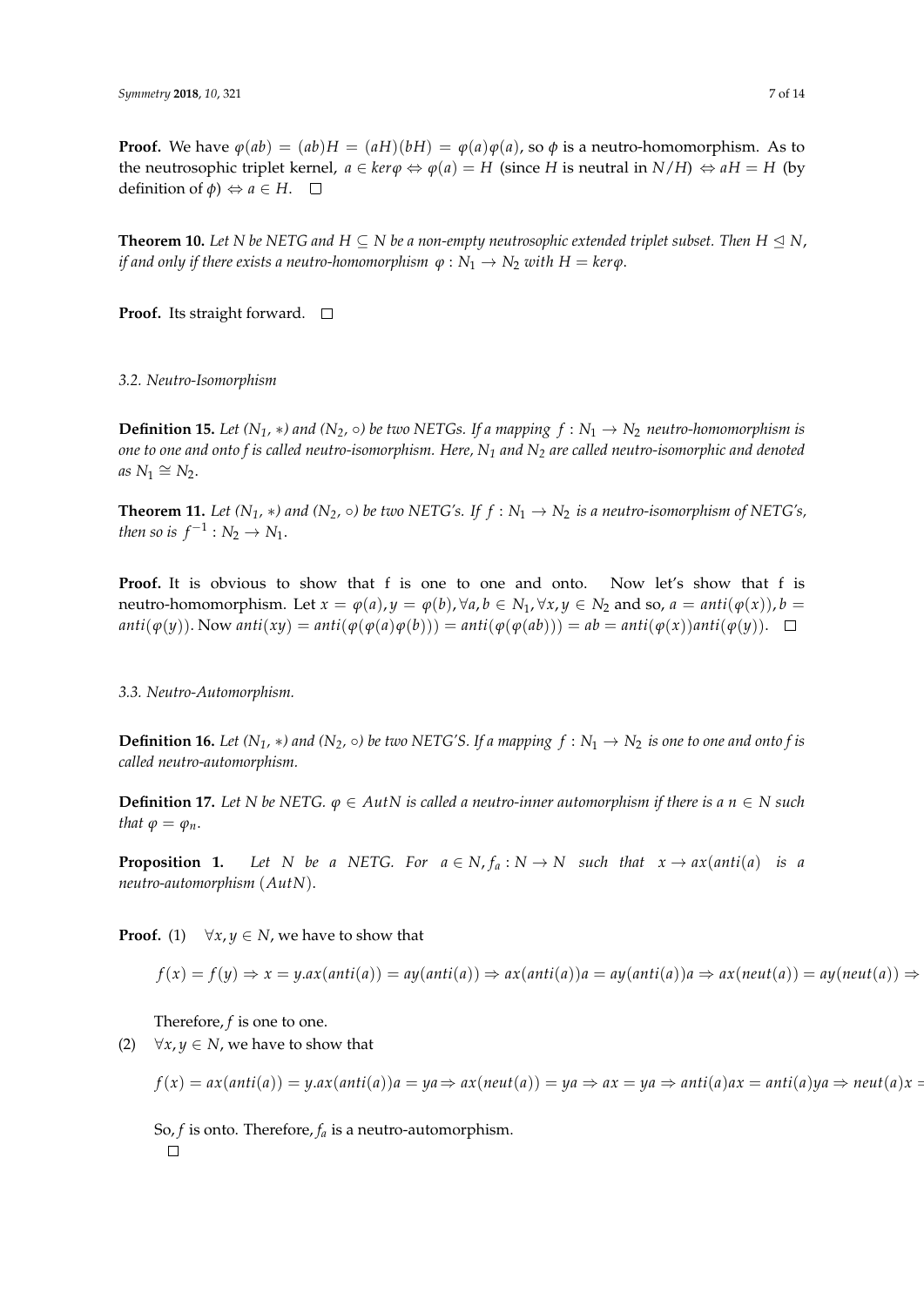**Lemma 1.** Let a be an element of NETG N such that  $a^2 = a$ . Then  $a = neutr(a)$ .

**Proof.** We have

= 
$$
(anti(a) * a) * a
$$
 for  $anti(a) \in N$  (anti axiom)  
=  $anti(a) * a^2$  (associativity axiom)  
=  $anti(a) * a$  (by assumption)  
=  $neut(a)$  (by definition of anti)

 $\Box$ 

**Theorem 12.** Let N be NETG and  $H_1, H_2 \leq N$ . Then the neutrosophic extended triplet set  $H_1H_2$  =  ${ab : a \in H_1, b \in H_2}$  *is a neutrosophic extended triplet subgroup in the case that*  $H_1H_2 = H_2H_1$ .

**Proof.** Suppose  $H_1H_2$  is a neutrosophic extended triplet subgroup. Then, for all  $a \in H_1$ ,  $b \in H_2$ , we have  $anti(a)anti(b) \in H_1H_2$ , *i.e.*,  $H_2H_1 \subseteq H_1H_2$ . But also for  $h \in H_1H_2$  we find  $a \in H_1$ ,  $b \in H_2$  thereby<br> $\overline{u}^{(1)}$ , and then  $h$   $\overline{u}^{(1)}$   $\overline{u}^{(1)}$   $\overline{u}^{(1)}$   $\overline{u}^{(1)}$   $\overline{u}^{(1)}$   $\overline{u}^{(1)}$   $\overline{u}$  $a$ *nti*(*h*) = *ab*, and then  $h = anti(b)$ *anti*(*a*)  $\in H_2H_1$ . So  $H_1H_2 \subseteq H_2H_1$ , that's,  $H_1H_2 = H_2H_1$ . On the other hand, assume that  $H_1H_2 = H_2H_1$ . Then  $\forall a, a' \in H_1, b, b' \in H_2$  we have  $aba'b' \in aH_2H_1b' = aH_2H_1b'$  $aH_1H_2b' = H_1H_2$ . Furthermore,  $\forall a \in H_1, b \in H_2$  we have  $anti(ab) = anti(b)anti(a) \in H_2H_1 =$  $H_1H_2$ .  $\Box$ 1 2 ∀∈ ∈ *aHbH* , we have ( ) () () 21 12 *anti ab anti b anti a H H H H* . = = ∈ □

# <span id="page-7-0"></span>**4. Fundamental Theorem of Neutro-Homomorphism 4. Fundamental Theorem of Neutro-Homomorphism**

The fundamental theorem of neutro-homomorphism relates the structure of two objects between The fundamental theorem of neutro-homomorphism relates the structure of two objects which a neutrosophic kernel and image of the neutro-homomorphism is given. It is also significant to prove neutro-isomorphism theorems. In this section, we give and prove the fundamental theorem of neutro-homomorphism. Then, we discuss a few special cases. Finally, we give examples by using NETG.

**Theorem 13.** Let  $N_1$ ,  $N_2$  be NETG's and  $\phi : N_1 \to N_2$  be a neutro-homomorphism. Then,  $N_1 / ker(\phi) \cong$ *im*(φ). Furthermore if φ is neutro-epimorphism, then  $\overline{\phi}$ 

$$
N_1 / ker\phi \cong N_2.
$$
\n
$$
\begin{array}{ccc}\n\sqrt{V_1} & \xleftarrow{\phi} & \text{im}(\phi) \\
\downarrow{\phi} & i & \nearrow \\
N_1 / ker(\phi) & \text{m}(\phi)\n\end{array}
$$

**Proof.** We will construct an explicit map  $i : N_1 / ker(\phi) \rightarrow im(\phi)$  and prove that it is a neutro-isomorphism and well defined. Since  $\text{ker}(\varphi)$  is neutrosophic triplet normal subgroup of  $N_1$ . Thus, we need to check the following conditions. Let  $K = \text{ker}(\phi)$ , and recall that  $N_1/K = \{aK : a \in N_1\}$ . Define  $i : N_1/K \to \text{im}(\phi)$ ,  $i : nK \to \phi(n)$ ,  $n \in N_1$ .

- (1) *i* is well defined (1) *i* is well defined
- (2) *i* is injective (2) *i* is injective
- (3) *i* is surjective (3) *i* is surjective
- (4) *i* is a neutro-homomorphism (4) *i* is a neutro-homomorphism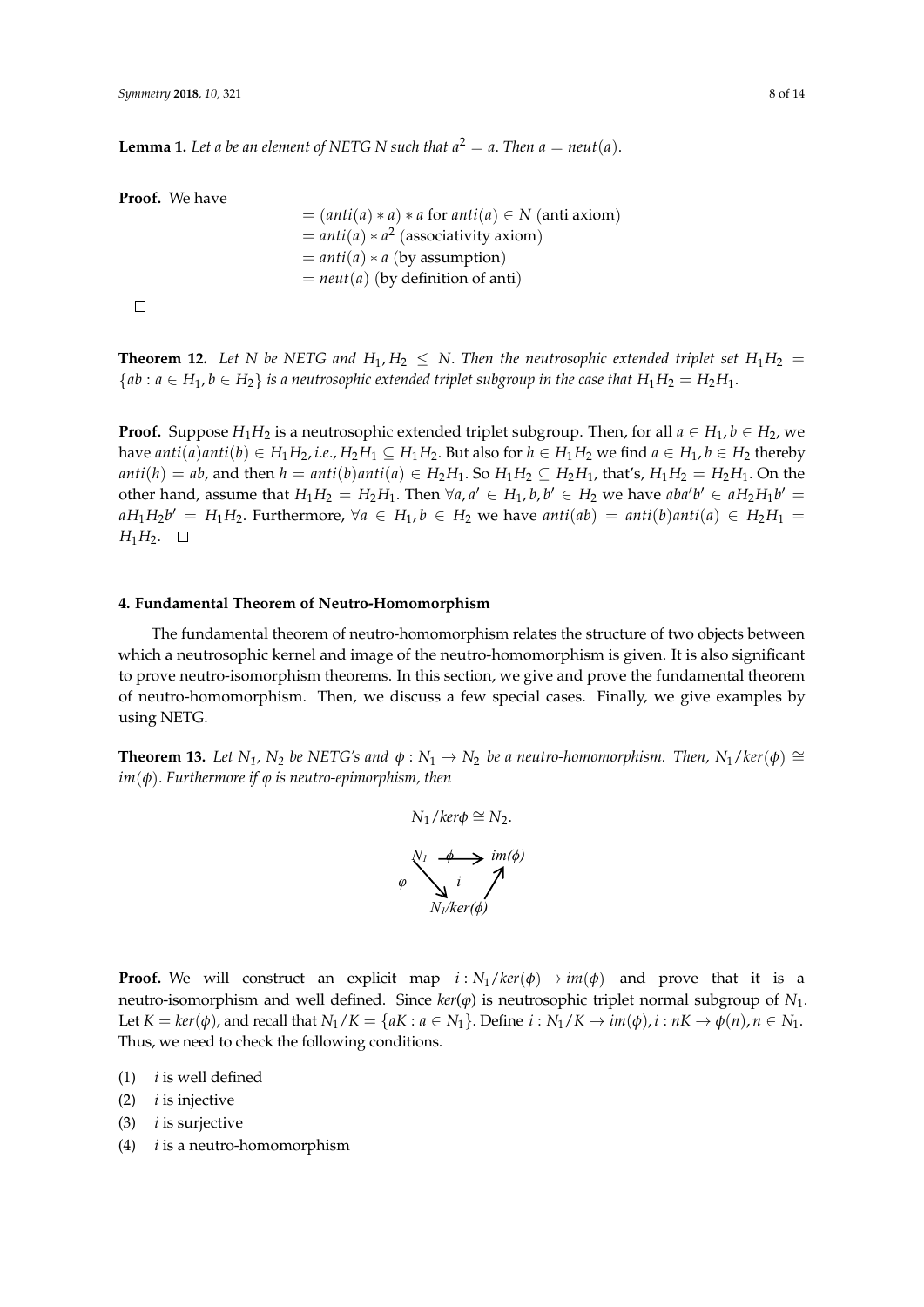- (1) We must show that if  $aK = bK$ , then  $i(aK) = (bK)$ . Suppose  $aK = bK$ . We have  $aK = bK \Rightarrow anti(b)aK = K \Rightarrow anti(b)a \in K$ . Here,  $neut_{(n2)} = \phi(anti(b)a) = \phi(anti(b)\phi(a))$  $u(x - \theta)(\theta) = \theta(x)$  and  $u(x) = \theta(x)$  and  $u(x) = \theta(x) = \theta(x)$  and  $u(x) = \theta(x) = \theta(x)$ . Therefore, it is well defined.
- (2) We must show that  $i(aK) = i(bK) \Rightarrow aK = bK$ . Suppose that  $i(aK) = i(bK)$ . Then

$$
i(aK) = i(bK) \Rightarrow aK = bK.
$$
  
\n
$$
\Rightarrow \phi\big(\text{anti}(b)\big) \phi(a) = \text{neut}_{(n2)} \Rightarrow \phi\big(\text{anti}(b)a\big) = \text{neut}_{(n2)} \Rightarrow \text{anti}(b)a \in K
$$
  
\n
$$
\Rightarrow \text{anti}(b)aK = K \ (aN_2 = N_2 \Leftrightarrow a \in N_2).
$$

Thus, *i* is injective. Thus, *i* is injective.

- (3) We must show that for any element in the domain  $(N_1/K)$  gets mapped to it by *i*. let's pick any element  $\phi(a) \in im(\phi)$ . By definition,  $i(aK) = \phi(a)$ , hence *i* is surjective.
- (4) We must show that  $i(aK bK) = i(aK)i(bK)$ . $i(aK bK) = i(abK)(aK bK = abK) = \phi(ab)$  $\varphi$ (*a*) $\varphi$ (*b*) = *i*(*aK*)*k*) = *i*(*aK*)*i*(*bK*). Thus, *i* is a neutro-homomorphism.

In summary, since  $i : N_1/K \to im(\phi)$  is a well-defined neutro-homomorphism that is injective and surjective. Therefore, it is a neutro-isomorphism. *i.e.*,  $N_1/K \cong im(\phi)$ , and the fundamental theorem of neutro-homomorphism is proven.  $\square$ 

#### **Corollary 1 (A Few Special Cases of Fundamental Theorem of Neutro-homomorphism).**

- *Let N = (1, 1, 1) be a trivial neutrosophic extended triplet. If ϕ: N1*→*N<sup>2</sup> is an embedding, then neutrosophic*  $\ker(\varphi) = \{ne11\}$  =  $1N_1$ *}. The Theorem 12 says that*  $\text{im}(\varphi) \cong \{N_1/1N_1\} \cong N_1$ *.*
- If  $\varphi: N_1 \rightarrow N_2$  is a map  $\varphi(n) = neutr(1) = 1N_2$  for all  $n_2 \in N_1$ , then neutrosophic ker( $\varphi$ ) =  $N_1$ , so Theorem *13 says that*  $1N_2 = im(φ) ≅ N_1/N_1$ *.*

**Example 2.** *The neutrosophic extended triplet alternating group A<sup>n</sup> (the neutrosophic extended triplet subgroup of even permutation in NETG Sn) has index 2 in Sn.*

**Solution.** To prove that  $[S_n:A_n]=2$ . We will construct a surjective neutro-homomorphism  $\phi: S_n \to Z_2$  with *neutrosophic triplet kerφ* = *An. Here the neutrosophic extended triplets of Z<sup>2</sup> are (0, 0, 0) and (1, 1, 1). If this* is achieved, it would follow that  $S_n/A_n \cong Z_2$ , so  $|S_n/A_n| = |Z_2| = 2$ , and therefore  $[S_n:A_n] = |S_n/A_n| = 2$ ,

*as desired. Define*  $\phi$ *:*  $S_n \rightarrow Z_2$  *by*  $\phi(f) = \begin{cases} [0] \text{ if } f \text{ is even} \\ [1] \text{ if } f \text{ is odd} \end{cases}$  $[1]$  *if f is odd* 

By construction  $\phi$  is surjective. To prove that  $\phi$  is a neutro-homomorphism we need to show that  $\phi(x) + \phi(y) = \phi(xy)$ ,  $\forall x, y \in S_n$ . Here if x and y are both even or both odd, then xy is even. If x is even and y is odd, or if x is odd and y is even, then xy is odd. Let us see these four different cases as follows:

- (1) x and y are both even. Then xy is also even. So,  $\phi(x) = \phi(y) = \phi(xy) = [0]$ . Since  $[0] + [0] =$ [0] holds.
- (2) x is even, and y is odd. Then xy is odd. So,  $\phi(x) + \phi(y) = [0] + [1] = [1] = \phi(xy)$ .
- (3) x is odd, and y is even. This case is analogous to case 2.
- (4) x and y are both odd. Then xy is even, so  $\phi(x) + \phi(y) = [1] + [1] = [0] = \phi(xy)$ . Thus, we verified that φ is a neutro-homomorphism. Finally, neutrosophic trplet kerφ = { $x \in S_n$ :  $φ(x) = [0]_2$ } is the neutrosophic extended triplet set of all even permutations, so neutrosophic triet  $\ker \varphi = A_n$ .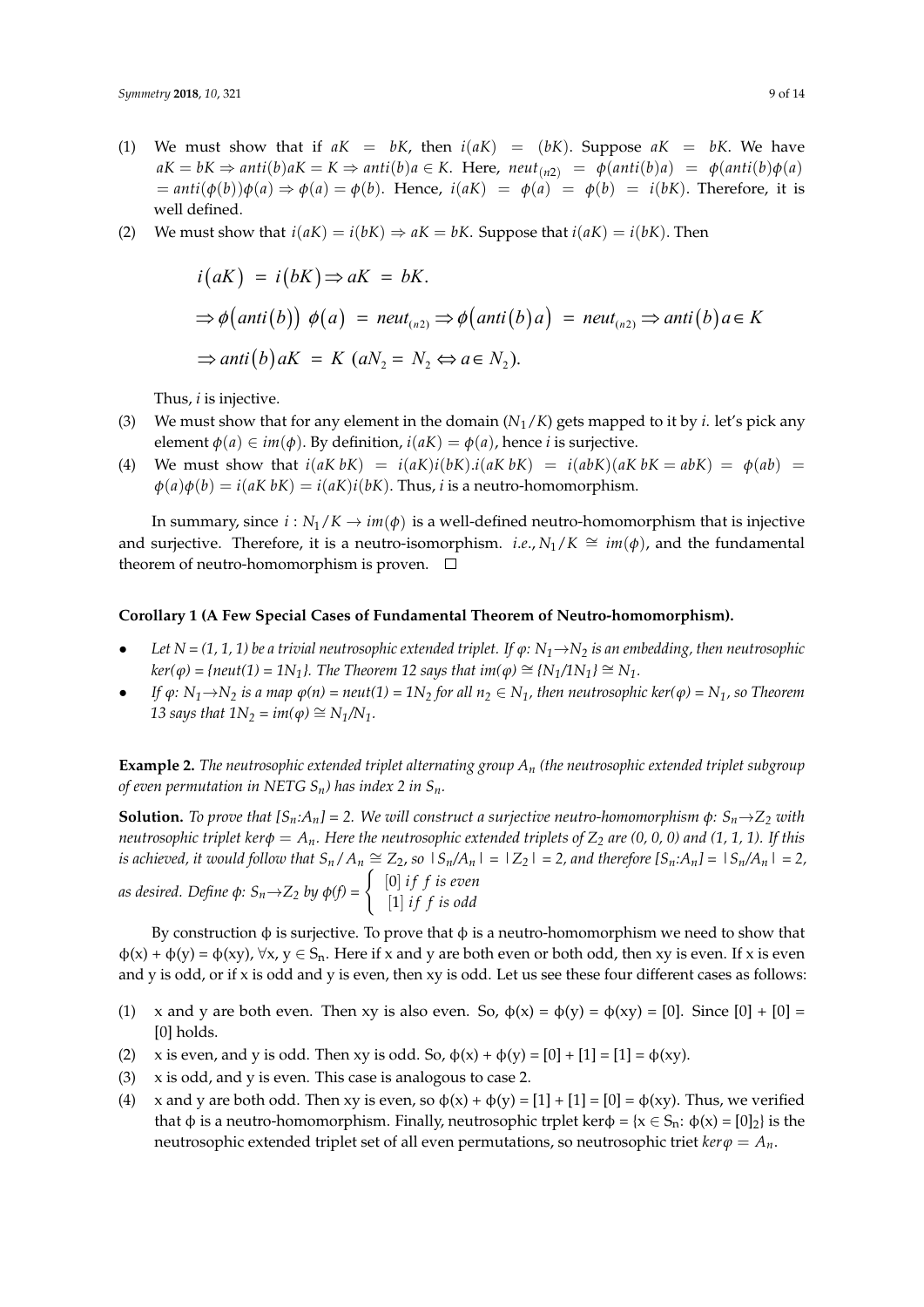# <span id="page-9-0"></span>**5. First Neutro-Isomorphism Theorem**

The first neutro-isomorphism theorem relates two neutrosophic triplet quotient groups involving products and intersections of neutrosophic extended triplet subgroups. In this section, we give and prove the first neutro-isomorphism theorem. Finally, we give an example by using NETG.

**Theorem 14.** *Let N be NETG and H, K be two neutrosophic extended triplet subgroup of N and H is a neutrosophic triplet normal in K. Then*

- *(a) HK is neutrosophic triplet subgroup of N.*
- *(b) H* T *K is neutrosophic triplet normal subgroup in K.*

$$
(c) \quad \frac{HK}{H} \cong \frac{K}{H \cap K}
$$

**Proof.** (a) Let  $xy \in HK$ . If  $x = h_1k_1$  and  $y = h_2k_2$ ,  $h_1h_2 \in H$  and  $k_1, k_2 \in K$ . Consider

$$
x(anti(y)) = (h_1k_1)
$$
  
\n
$$
= h_1(k_1(anti(k_2)))anti(h_2),
$$
  
\n
$$
= h_1(k_1(anti(k_2)))anti(h_2), (k_3 = k_1(anti(k_2)) : k_3 \in K
$$
  
\n
$$
= h_1k_3(anti(h_2))
$$
  
\n
$$
= h_1k_3(anti(h_2))anti(k_3)k_3
$$
  
\n
$$
= h_1k_3(anti(h_2))anti(k_3)k_3
$$
  
\n
$$
= h_1h_2k_3 because H \triangleleft kso h_3 = k_3(anti(h_2))anti(k_3) \in H
$$
  
\n
$$
\Rightarrow x(anti(y) = h_4k_3 \in HK, (h_4 = h_1h_2)
$$
  
\n
$$
\Rightarrow HK \text{ is NETG of } N.
$$

- (b) We have to prove  $H \cap K$  is neutrosophic triplet normal subgroup in k or  $H \cap K \lhd k$ . Let  $x \in H \cap K$ and  $x \in K$ . If  $x \in H$  and  $x \in K$ , then  $kx(anti(k)) \in H$  because  $H \lhd k$  and  $kx(anti(k)) \in K$  because *xk* ∈ *K*. Thus,  $kx(anti(k)) \in H \cap K$ . Since  $H \cap K \lhd k$ .
- (c)  $\frac{HK}{H} \cong \frac{K}{H\cap K}$ . Let  $H \cap K = D$ , so  $\frac{K}{D} = \frac{K}{H\cap K}$ . Now let's define a mapping  $\varphi: HK \to \frac{K}{D}$  by  $\varphi(hk) = KD$ .
- 1.  $\varphi$  is well defined

$$
h_1k_1 = h_2k_2, h_1h_2 \in H
$$
 and  $k_1k_2 \in K$ 

$$
k_1h'_1 = k_2h'_2
$$
  
\n
$$
\Rightarrow anti(k_2)k_1h'_1 = h'_2
$$
  
\n
$$
\Rightarrow anti(k_2)k_1 = h'_2(anti(h_1)), h'_2(anti(h_1)) \in H
$$
  
\n
$$
\Rightarrow anti(k_2)k_1 \in H, but anti(k_2)k_1 \in K
$$
  
\n
$$
\Rightarrow anti(k_2)k_1 \in H \cap K = D
$$
  
\n
$$
\Rightarrow anti(k_2)k_1 \in D
$$
  
\n
$$
\Rightarrow anti(k_2)k_1D = D
$$
  
\n
$$
\Rightarrow k_1D = k_2D
$$
  
\n
$$
\Rightarrow \phi(h_1k_1) = \phi(h_2k_2).
$$

2.  $\varphi$  is neutro-homomorphism.

$$
\Phi(h_1k_1.h_2k_2) = \phi(h_1(k_1h_2)k_2
$$
  
=  $\phi(h_1h2'k_1k_2)$   
=  $K_1k_2D$   
=  $k_1Dk_2D$   
=  $\phi(h_1k_1).\phi(h_2k_2)$ 

3.  $\varphi$  is onto.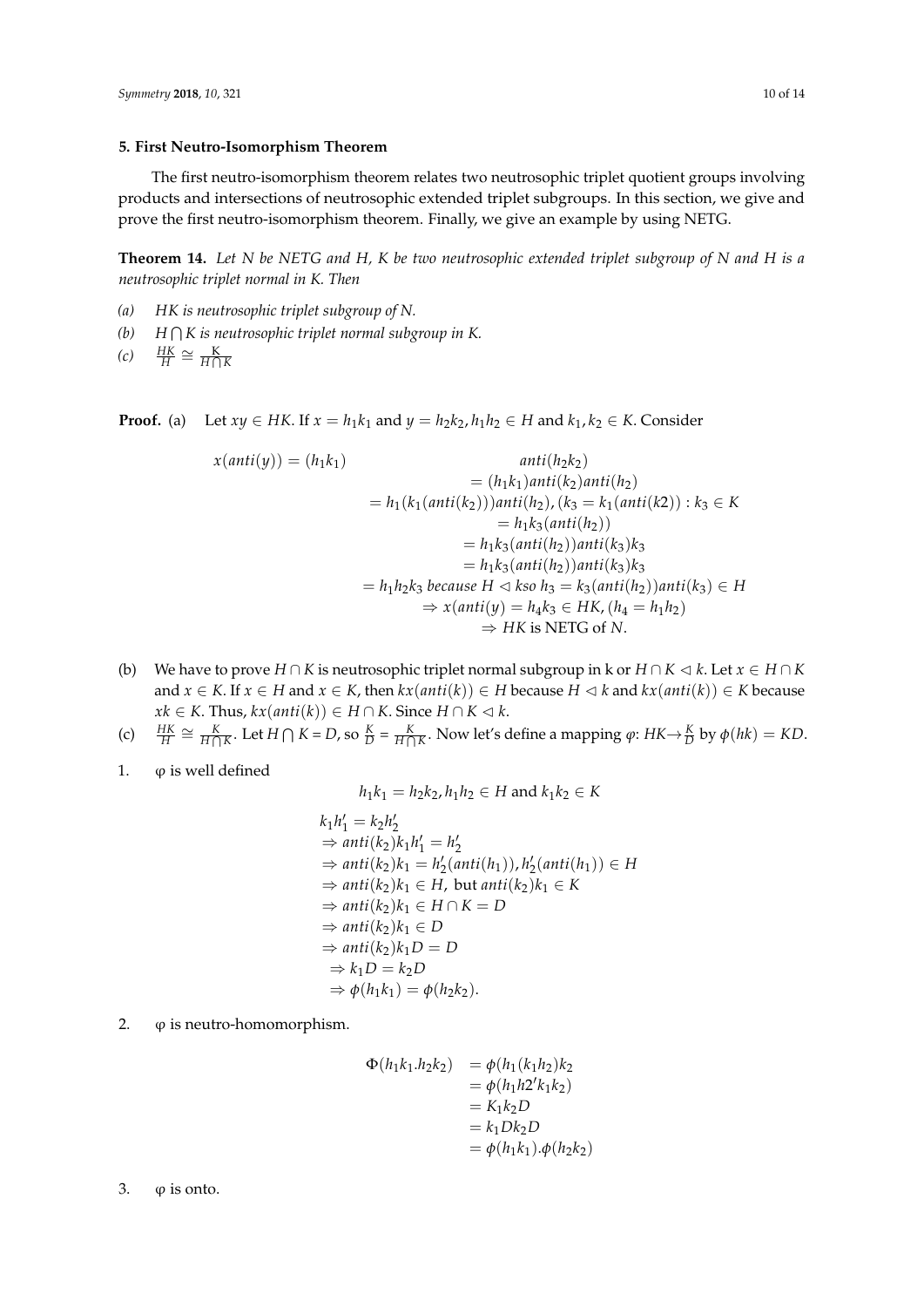Since for every  $KD \in K/D$ ,  $\ni$  *neut*. $k \in HK$  under  $\varphi$  such that  $\varphi$ (*neut*.*k*) =  $KD$ . Hence,  $\varphi$  is onto. Now by Theorem 13,

$$
HK/Ker\phi \cong K/D
$$

Now it is enough to prove that  $\text{ker}\varphi = H$ . Let  $h \in H$ ,  $h(\text{neut}) \in HK$ . Thus

$$
\begin{array}{ll} \phi(h) & = \phi(h.next) = \textit{neut.D} = D \\ & \Rightarrow \phi(h) = D \\ & \Rightarrow h \in \textit{ker}\phi.i.eH \subseteq \textit{ker}\phi \end{array}
$$

Conversly,  $hk \in \text{ker}\phi$ , where  $h \in H$  and  $k \in K$ . If  $\phi(hk) = D$ , then

$$
KD = D \Rightarrow k \in D = H \cap K
$$
  
\n
$$
\Rightarrow h \in H \text{ and } k \in K
$$
  
\n
$$
\Rightarrow hk \subseteq H
$$
  
\n
$$
\Rightarrow ker\phi \subseteq H. \text{ Thus } H = ker\phi
$$

by (1)  $\frac{HK}{H} \cong \frac{K}{H\bigcap K}$ .

**Example 3.** *Let N be NETG. Neutro-isomorphism theorems are for instance useful in the calculation of NETG orders, since neutro-isomorphic groups have the same order. If H ≤ N and K ⊴ N so that HK is finite, then*<br>-*Lagrange's theorem [\[26\]](#page-13-0) in neutrosophic triplet with theorem 13 yield*

$$
|HK| / |K| = |HK:K|
$$
  
\n
$$
= |HK/K|
$$
  
\n
$$
= |H/H \cap K|
$$
  
\n
$$
= |H| \cdot H \cap K|
$$
  
\n
$$
= |H| / |H \cap K|
$$
, that is  
\n
$$
|HK| = |H| |K| / |H \cap K|
$$

## <span id="page-10-0"></span>**6. Second Neutro-Isomorphism Theorem**

The second neutro- isomorphism theorem is extremely useful in analyzing the neutrosophic extended normal subgroups of a neutrosophic triplet quotient group. In this section, we give and prove the second neutro-homomorphism theorem for NETG.

**Theorem 15.** Let N be a NETG. Let H and K be neutrosophic triplet normal subgroup of N with  $K \subseteq H$ . Then  $H/K ⊂ N/K$  and  $N/KH/K ≅ N/H$ 

**Proof.** Consider the natural map *Ψ:N*→*N/H*. The neutrosophic triplet kernel, *H* contains *K.* Thus, by the universal property of *N/K*, it follows that there is a neutro-homomorphism  $N/K \rightarrow N/H$ . This map is clearly surjective. In fact, it sends the neutrosophic triplet left coset *nK* to the neutrosophic triplet left coset *nH*. Now suppose that nK is in the neutrosophic triplet kernel. Then the neutrosophic triplet left coset *nH* is the neutral neutrosophic triplet coset, that is,  $nH = H$ , so that  $n \in H$ . Thus the neutrosophic triplet kernel consists of those neutrosophic triplet left cosets of the form  $nK$ , for  $n \in H$ , that is, *H*/*K*.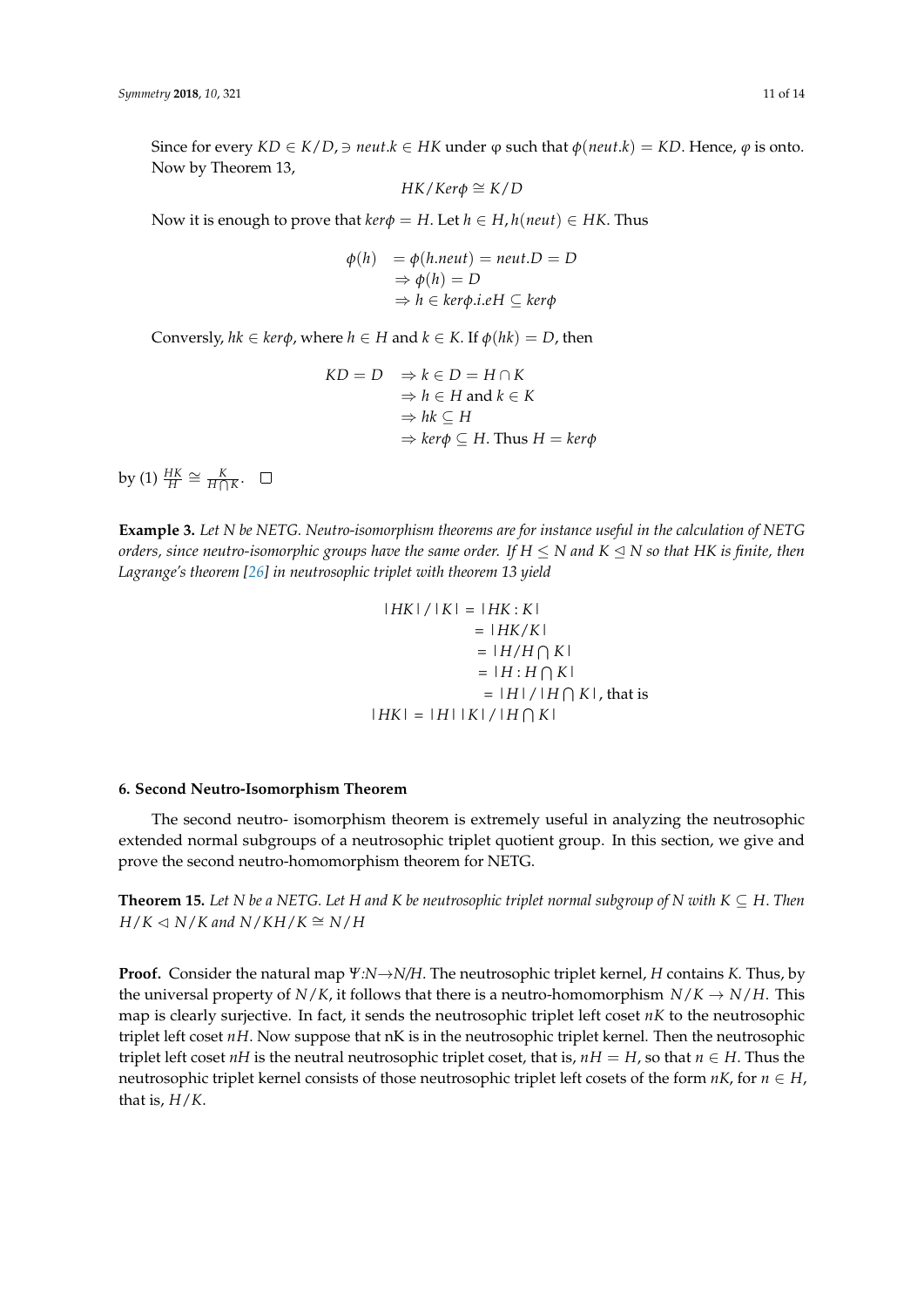1. *Ψ* is well defined. Let  $ak = bk$ .

$$
anti(b)ak = k
$$
  
\n
$$
anti(b)a \in k
$$
  
\n
$$
\Rightarrow K \triangleleft H
$$
  
\n
$$
anti(b)a \in H
$$
  
\n
$$
aH = bH(anti(b)aH = H)
$$
  
\n
$$
\Psi(ak) = \Psi(bk)
$$

2. *Ψ* is neutro-homomorphism

$$
a_k, b_k \in N/K
$$
  
\n $\Psi(a_k b_k) = \Psi(abk) = abH = aHbH = \Psi(ak)\Psi(bk).$ 

- 3. *Ψ* is onto
- For all  $y = aH \in N/H$ ,  $x = ak \in N/K \Rightarrow \Psi(x) = y$ . 4.  $\ker \Psi = H/K$

The neutral element of *N*/*H* is *H*. Therefore

$$
ker \Psi: \{xk \in N/K : \Psi(xk) = H\}
$$
  
= 
$$
\{xk \in N/K : \Psi(xk) = xH = H\}
$$
  
= 
$$
\{xk \in N/K : x \in H\}
$$
  
= 
$$
\{xk \in H/K\}
$$
  
= 
$$
H/K.
$$

By Theorem 13  $N/KH/K \cong N/H$ .

# <span id="page-11-0"></span>**7. Conclusions**

 $\Box$ 

This paper is mainly focused on fundamental homomorphism theorems for neutrosophic extended triplet groups. We gave and proved the fundamental theorem of neutro-homomorphism, as well as first and second neutro-isomorphism theorems explained for NETG. Furthermore, we define neutro-monomorphism, neutro-epimorphism, neutro-automorphism, inner neutro-automorphism, and center for neutrosophic extended triplets. Finally, by applying them to neutrosophic algebraic structures, we have examined how closely different systems are related. By using the concept of a fundamental theorem of neutro-homomorphism and neutro-isomorphism theorems, the relation between neutrosophic algebraic structures (neutrosophic triplet ring, neutrosophic triplet field, neutrosophic triplet vector space, neutrosophic triplet normed space, neutrosophic modules, etc.) can be studied and the field of study in neutrosophic algebraic structures will be extended.

**Author Contributions:** M.Ç. defined and studied preliminaries and the fundamental theorem of neutro-homomorphism theorem with examples and wrote part of the paper. M.M.S. defined and studied first and second neutro-isomorphism theorems with example. The revision and submission of the paper was completed by N.O.

**Funding:** This research received no external funding.

**Conflicts of Interest:** The authors declare no conflict of interest.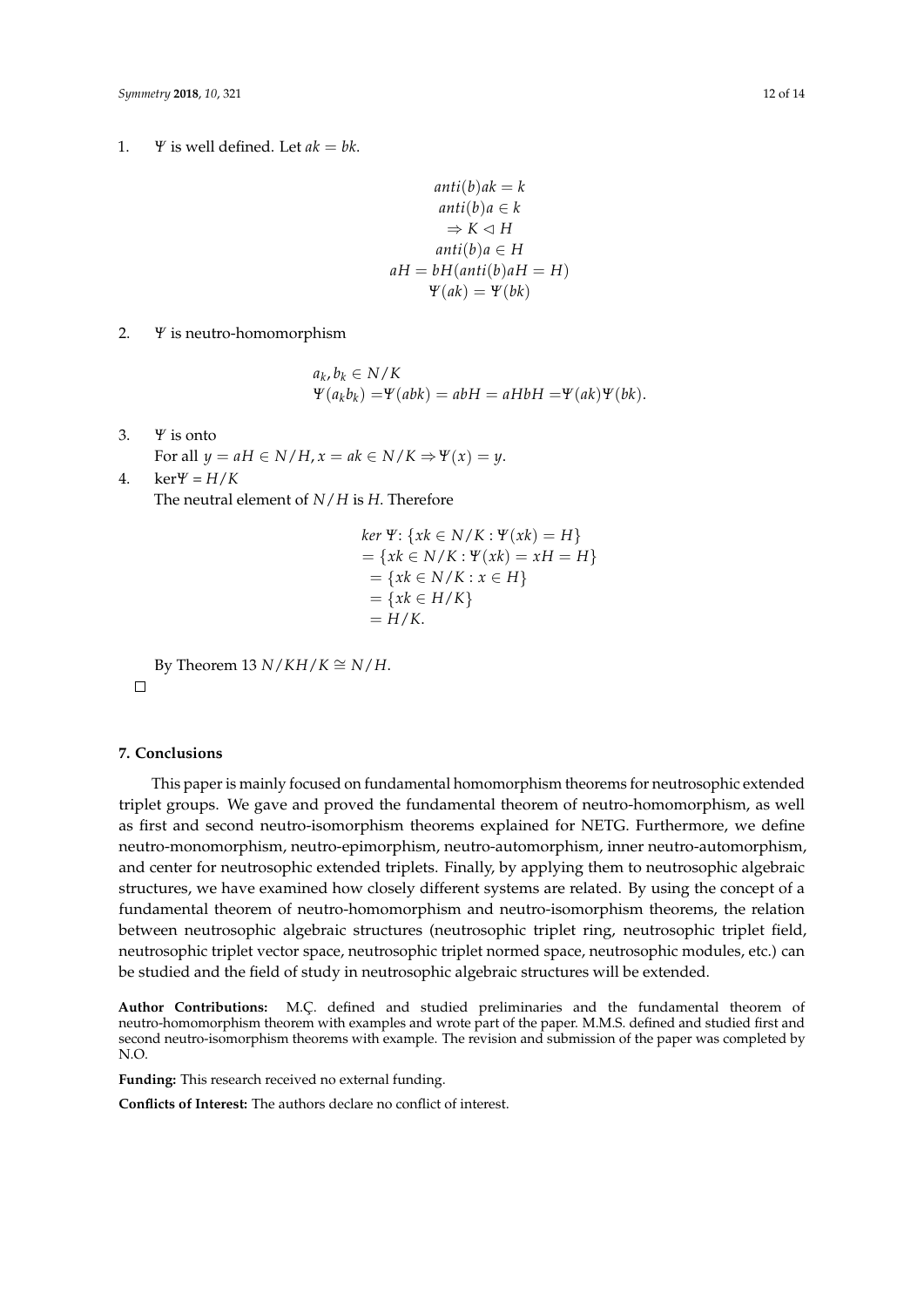### **References**

- <span id="page-12-0"></span>1. Klein, F. His "Erlanger Programm". In *History and Philosophy of Modern Mathematics*; University of Minnesota Press: Minneapolis, MN, USA, 1988; Volume 11, p. 145.
- <span id="page-12-1"></span>2. Schneps, L.; Lochak, P. (Eds.) *Around Grothendieck's Esquisse D'un Programme*; Cambridge University Press: Cambridge, UK, 1997; Volume 1.
- <span id="page-12-2"></span>3. Smarandache, F. *Neutrosophy: Neutrosophic Probability, Set, and Logic: Analytic Synthesis & Synthetic Analysis*; American Research Press: Santa Fe, NM, USA, 1998.
- <span id="page-12-3"></span>4. Solis, A.R.; Panoutsos, G. Granular computing neural-fuzzy modelling: A neutrosophic approach. *Appl. Soft Comput.* **2013**, *13*, 4010–4021. [\[CrossRef\]](http://dx.doi.org/10.1016/j.asoc.2012.09.002)
- <span id="page-12-4"></span>5. Khatibi, V.; Montazer, G.A. Intuitionistic fuzzy set vs. fuzzy set application in medical pattern recognition. *Artif. Intell. Med.* **2009**, *47*, 43–52. [\[CrossRef\]](http://dx.doi.org/10.1016/j.artmed.2009.03.002) [\[PubMed\]](http://www.ncbi.nlm.nih.gov/pubmed/19375899)
- <span id="page-12-5"></span>6. Ye, J. Single-valued neutrosophic minimum spanning tree and its clustering method. *Int. J. Intell. Syst.* **2014**, *23*, 311–324. [\[CrossRef\]](http://dx.doi.org/10.1515/jisys-2013-0075)
- <span id="page-12-6"></span>7. Ye, J. Multicriteria decision-making method using the correlation coefficient under single-valued neutrosophic environment. *Int. J. Gen. Syst.* **2013**, *42*, 386–394. [\[CrossRef\]](http://dx.doi.org/10.1080/03081079.2012.761609)
- <span id="page-12-7"></span>8. Smarandache, F.; Ye, J. Summary of the Special Issue "Neutrosophic Information Theory and Applications" at "Information" Journal. *Information* **2018**, *9*, 49. [\[CrossRef\]](http://dx.doi.org/10.3390/info9030049)
- <span id="page-12-8"></span>9. Smarandache, F.; Ali, M. Neutrosophic triplet group. *Neural Comput. Appl.* **2018**, *29*, 595–601. [\[CrossRef\]](http://dx.doi.org/10.1007/s00521-016-2535-x)
- <span id="page-12-9"></span>10. Smarandache, F.; Ali, M. Neutrosophic triplet as extension of matter plasma, unmatter plasma, and antimatter plasma. Available online: <http://adsabs.harvard.edu/abs/2016APS..GECHT6110S> (accessed on 1 August 2018).
- <span id="page-12-10"></span>11. Kandasamy, W.B.; Smarandache, F. Some Neutrosophic Algebraic Structures and Neutrosophic N-Algebraic structures. Available online: [https://books.google.com.tr/books/about/Some\\_Neutrosophic\\_Algebraic\\_](https://books.google.com.tr/books/about/Some_Neutrosophic_Algebraic_Structures_a.html?id=ICTeBAAAQBAJ&redir_esc=y) [Structures\\_a.html?id=ICTeBAAAQBAJ&redir\\_esc=y](https://books.google.com.tr/books/about/Some_Neutrosophic_Algebraic_Structures_a.html?id=ICTeBAAAQBAJ&redir_esc=y) (accessed on 1 August 2018).
- <span id="page-12-11"></span>12. Zhang, X.; Smarandache, F.; Liang, X. Neutrosophic Duplet Semi-Group and Cancellable Neutrosophic Triplet Groups. *Symmetry* **2017**, *9*, 275. [\[CrossRef\]](http://dx.doi.org/10.3390/sym9110275)
- <span id="page-12-12"></span>13. Smarandache, F.; Ali, M. Neutrosophic Triplet Field used in Physical Applications. *Bull. Am. Phys. Soc.* **2017**, *7*, 62.
- <span id="page-12-13"></span>14. Smarandache, F.; Ali, M. Neutrosophic Triplet Ring and its Applications (Log Number: NWS17-2017-000062). In Proceedings of the 18th Annual Meeting of the APS Northwest Section, Pacific University, Forest Grove, OR, USA, 1–3 June 2017.
- <span id="page-12-15"></span><span id="page-12-14"></span>15. ¸Sahin, M.; Kargın, A. Neutrosophic triplet normed space. *Open Phys.* **2017**, *15*, 697–704. [\[CrossRef\]](http://dx.doi.org/10.1515/phys-2017-0082)
- 16. ¸Sahin, M.; Kargın, A. Neutrosophic triplet inner product space. *Neutrosophic Oper. Res.* **2017**, *2*, 193–215.
- <span id="page-12-16"></span>17. Smarandache, F.; ¸Sahin, M.; Kargın, A. Neutrosophic Triplet G-Module. *Mathematics* **2018**, *6*, 53. [\[CrossRef\]](http://dx.doi.org/10.3390/math6040053)
- <span id="page-12-17"></span>18. Şahin, M.; Kargın, A.; Çoban, M.A. Fixed Point Theorem for Neutrosophic Triplet Partial Metric Space. *Symmetry* **2018**, *7*, 240. [\[CrossRef\]](http://dx.doi.org/10.3390/sym10070240)
- <span id="page-12-18"></span>19. Uluçay, V.; Deli, I.; ¸Sahin, M. Similarity measures of bipolar neutrosophic sets and their application to multiple criteria decision making. *Neural Comput. Appl.* **2018**, *29*, 739–748. [\[CrossRef\]](http://dx.doi.org/10.1007/s00521-016-2479-1)
- <span id="page-12-19"></span>20. Şahin, M.; Kargın, A.; Smarandache, F. Generalized Single Valued Triangular Neutrosophic Numbers and Aggregation Operators for Application to Multi-attribute Group Decision Making. In *New Trends in Neutrosophic Theory and Applications*; International Knowledge Press: Manchester, UK, 2017.
- <span id="page-12-20"></span>21. Memet, S.; Orhan, E.; Vakkas, U.; Harun, D. Refined Neutrosophic Hierchical Clustering Methods. *Asian J. Math. Comput. Res.* **2017**, *15*, 283–295.
- <span id="page-12-21"></span>22. Sahin, M.; Olgun, N.; Uluçay, V.; Kargın, A.; Smarandache, F. A New Similarity Measure Based on Falsity Value between Single Valued Neutrosophic Sets Based on the Centroid Points of Transformed Single Valued Neutrosophic Numbers with Applications to Pattern Recognition. *Neutrosophics Sets Syst.* **2017**, *15*, 35–52.
- <span id="page-12-22"></span>23. Uluçay, V.; ¸Sahin, M.; Olgun, N.; Kilicman, A. On neutrosophic soft lattices. *Afr. Matematika* **2017**, *28*, 379–388. [\[CrossRef\]](http://dx.doi.org/10.1007/s13370-016-0447-7)
- <span id="page-12-23"></span>24. Sahin, M.; Alkhazaleh, S.; Ulucay, V. Neutrosophic soft expert sets. *Appl. Math.* **2015**, *6*, 116–127. [\[CrossRef\]](http://dx.doi.org/10.4236/am.2015.61012)
- <span id="page-12-24"></span>25. Sahin, M.; Ecemis, O.; Uluçay, V.; Kargın, A. Some New Generalized Aggregation Operators Based on Centroid Single Valued Triangular Neutrosophic Numbers and Their Applications in Multi-Attribute Decision Making. *Asian J. Math. Comput. Res.* **2017**, *16*, 63–84.